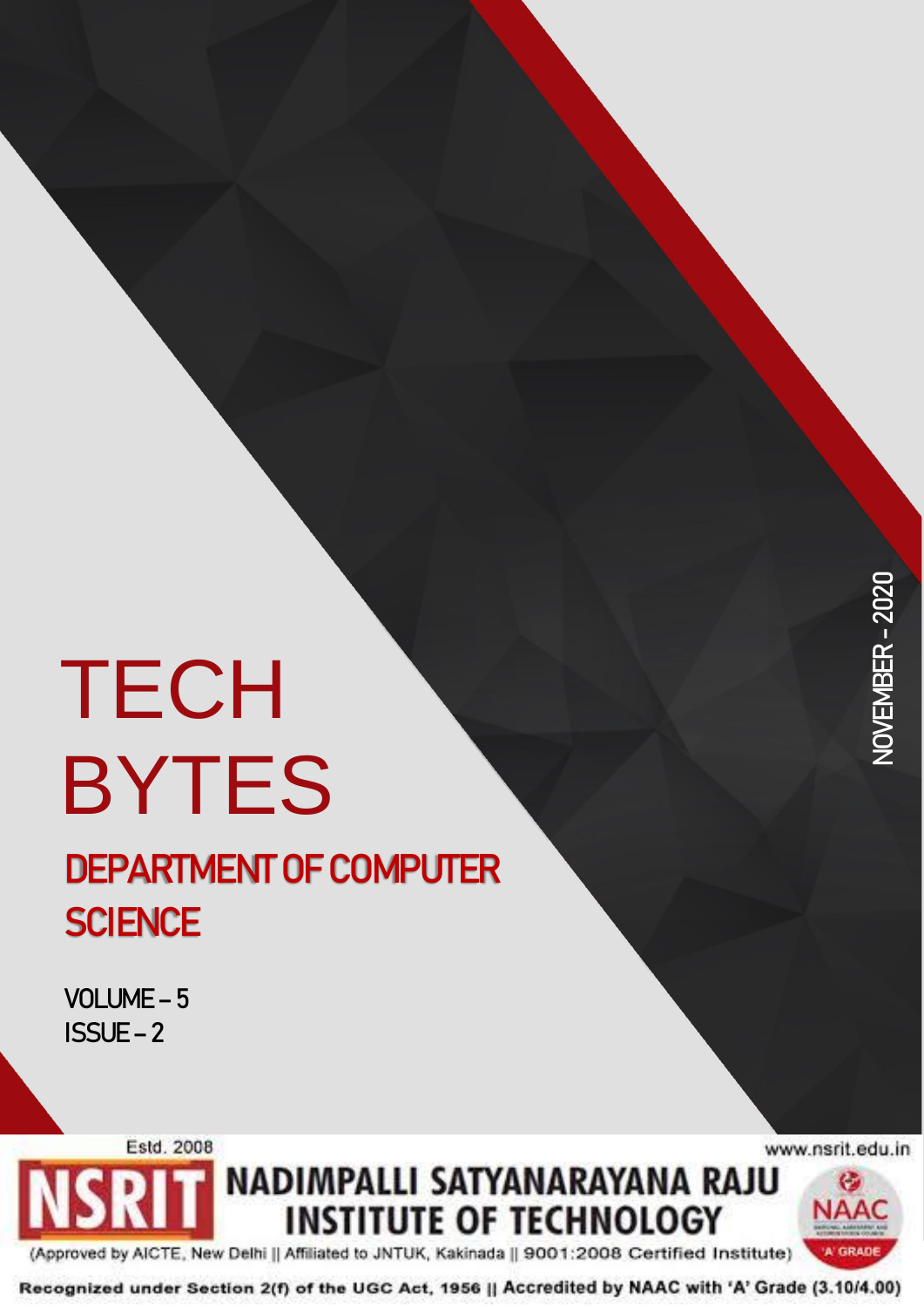#### DEPARTMENT VISION

• To promote societal empowerment and become an institution of excellence in the field of engineering education and research.

#### DEPARTMENT MISSION

- To develop the students into outstanding professionals through innovative Teaching-Learning process.
- To uphold research through long term Academia-Industry interaction.
- To inculcate ethical standards and moral values.

#### About Department

The department of Computer Science and Engineering was formed in the year 2008 . The department has started B.Tech programme with an initial intake of 60 in the year 2008 and 120 from 2010 onwards. Two new programmes CSE(AI & ML) with an intake of 30 and CSE(DS) with an intake 30 are approved by AICTE in the year 2020 . The department has 29 qualified teaching staff with 7 Ph.D. and 22 M.Tech. The faculty members are involved in research activities and published/presented papers in national and international journals and conferences.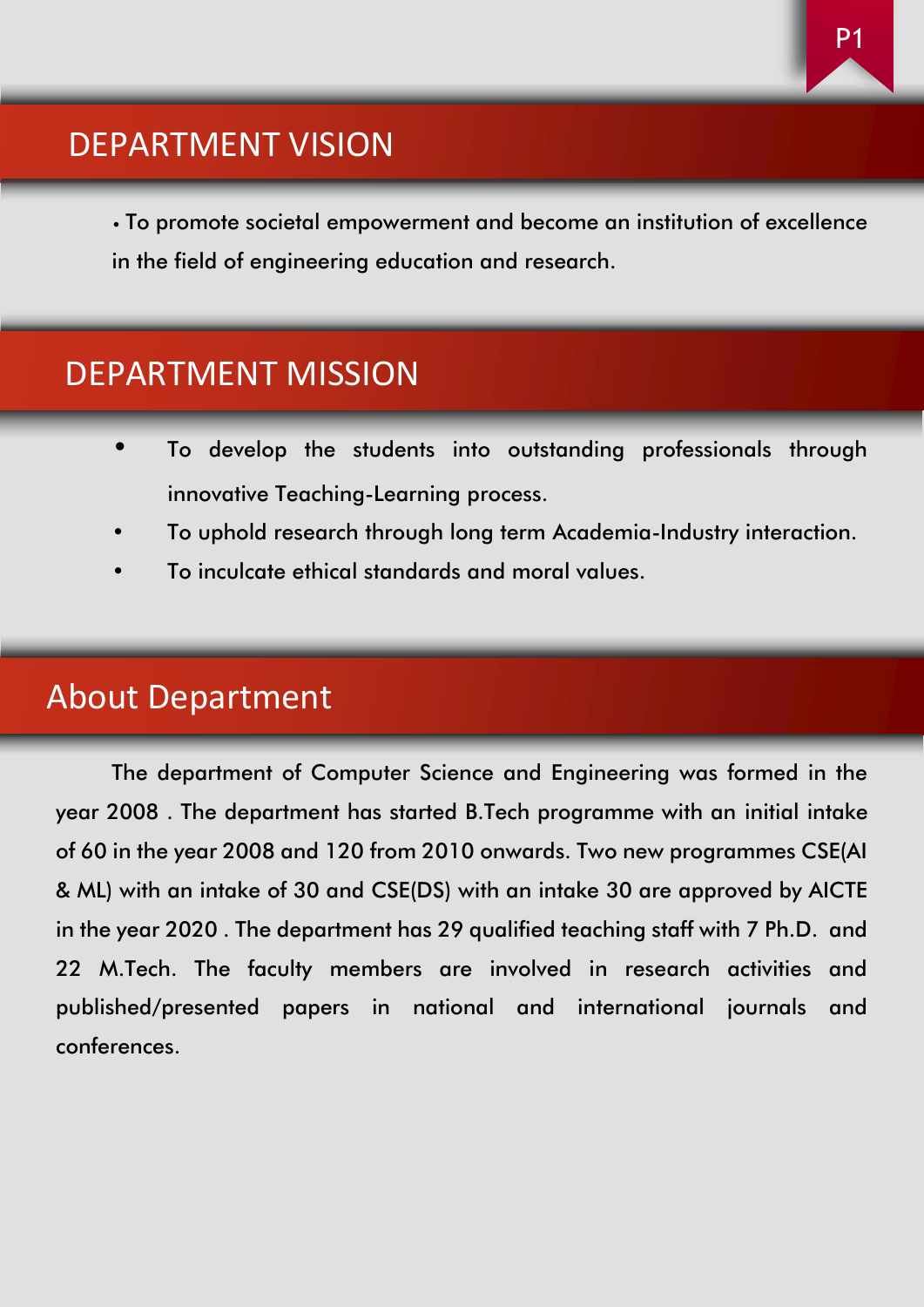#### SHORT TERM GOALS

- To strengthen the department infrastructure and human resources.
- To enhance industry institute interaction.
- To train faculty in advanced areas from reputed academic institutions & industry.
- To upgrade research abilities among faculty.
- To enhance the participation of students and staff members in national and international seminars and conferences.

#### LONG TERM GOALS

- To establish a state-of-the-art innovative centre for showcasing creativity of the students that are beneficial to the industry and propagating emerging technologies.
- To produce quality information technology graduates who would be original in thinking, innovative in approach, self-reliant in technology and would serve the needs of the society and country in the years to come.
- To develop information technology department into a centre of excellence in emerging technology.
- To explore in research and development.
- To strengthen industry institute interaction by undertaking applied research/ development-oriented projects by students and faculty members.
- To achieve total financial independence.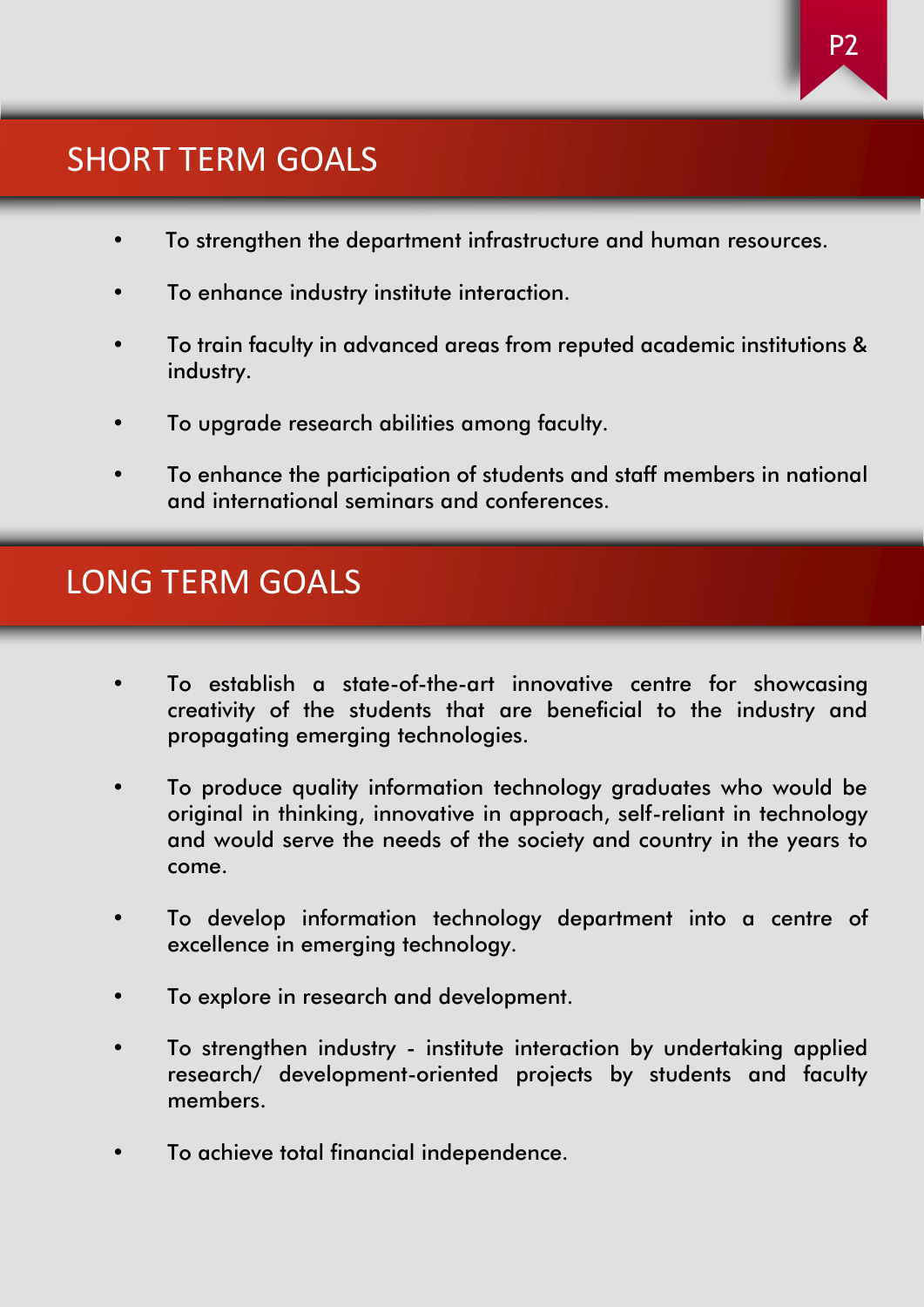#### CHAIRMAN'S MESSAGE



**Sri. N. Satyanarayana Raju CHAIRMAN**

The global technological scenario is changing faster than ever, and there is a great demand for technical professionals who can keep pace with the change. With this end in view SVVS Educational Society headed by Sri N. Satyanarayana Raju established Nadimpalli Satyanarayana Raju Institute of Technology (Formerly Known as VITS College of Engineering) to impart high quality technical education in the fields of Engineering and Management. The

prime concern was to empower young boys and

girls joining our institution, with talent and creativity to meet the challenges they encounter in the 21st century world of technology.

We are proud that our institution with well-qualified and committed faculty and hi-tech infrastructure enable our students to achieve and challenging world. With this note of confidence, I warmly welcome our freshers and am sure that will enjoy the high quality of education imparted in the various disciplines and upon that foundation, build a great future for themselves.

#### SECRETARY'S MESSAGE



**Sri. N. Prasad Raju Secretary**

It is often said "Give me a copy of your college magazine, I will tell you about the quality of your college." I strongly believe in this statement. For, a magazine carries the contributions reflecting ethos and aspirations of the students, faculty and other team members of an institution.

I congratulate the team of students and the faculty for their tireless efforts that have come to fruition in the form of this magazine. I wish it all success and hope that this tradition that has been set by the current students will be carried through by the following generation of students to come.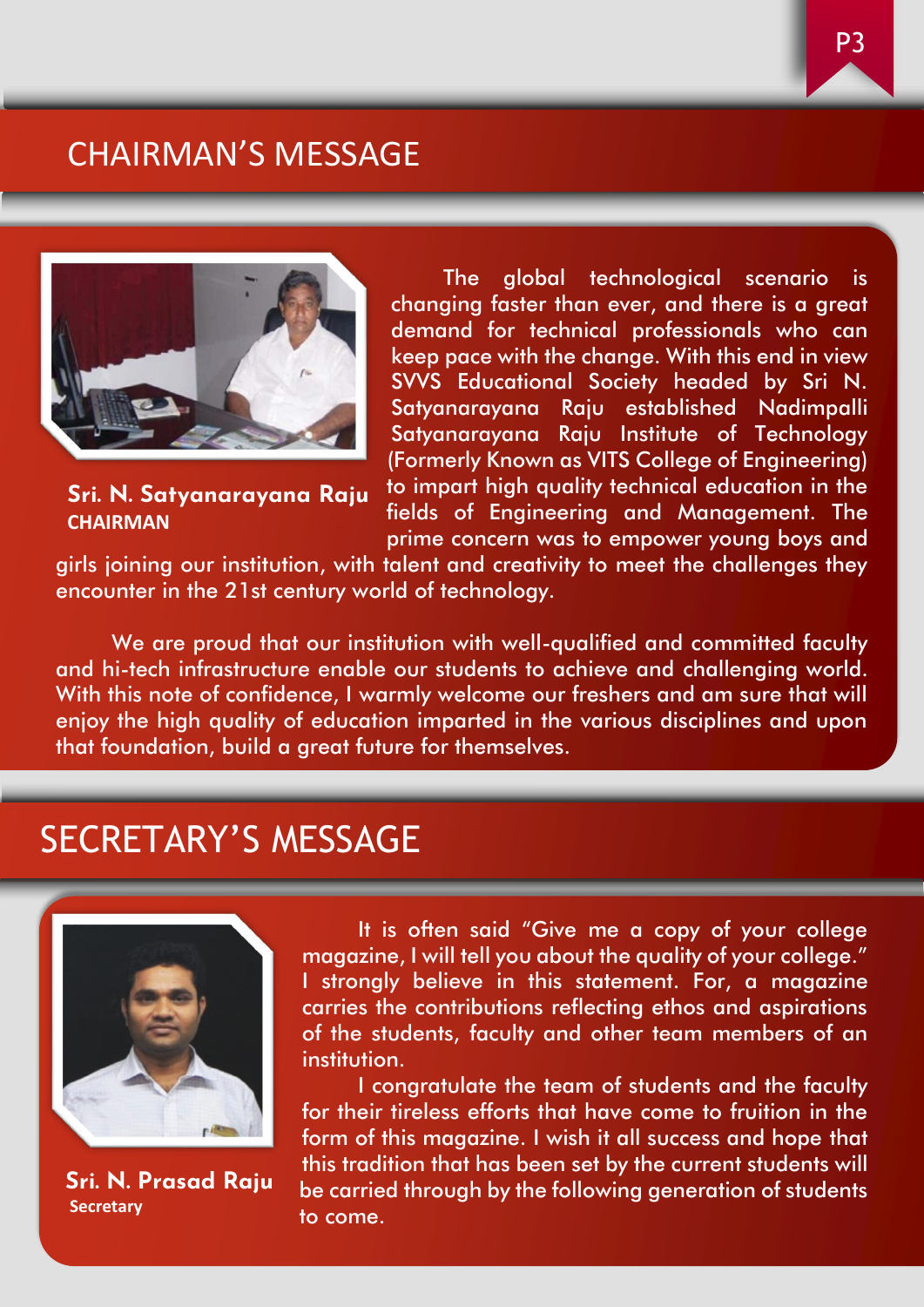#### PRINCIPAL'S MESSAGE



I would like to congratulate the faculty and the students of the editorial team on bringing out the Magazine. The magazine plays an instrumental role in providing exposure to the students to develop written communication skills and command over the language. It is a step towards building professional and ethical attitude in them.

**Dr.CH.V.S. Parameswara Rao, Principal**

On concluding note, I would like to thank all the stakeholders for their involvement and encouragement and wish all the best for their bright future.

#### HOD'S MESSAGE



Mr K. Shankar, HOD-CSE.

It is a pleasure to head of the department of CSE. The department has a team of experienced and motivated faculty members who are in process of tuning the young minds to make them globally competitive. Our department is committed to provide students with academic knowledge & also trains the students to face the challenges in life by providing many value added courses to enhance their career prospects. The excellent infrastructure, teaching faculty of the best kind ensuring quality education such as interaction among students, parents and staff, along with a Training and Placement Cell ensures a bright future to its students. I wish them all success.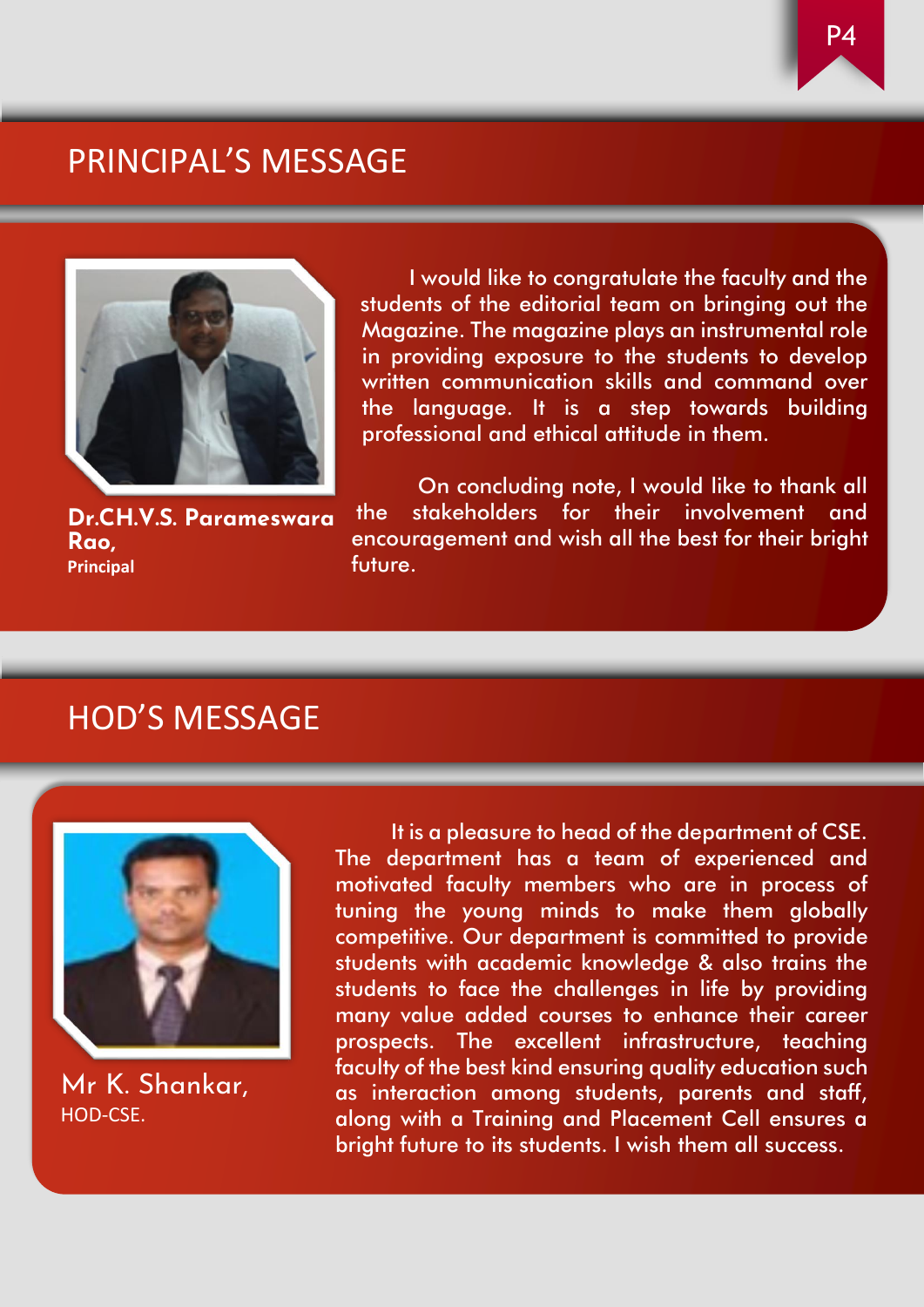#### Faculty FDP<sup>s</sup> / webinars

• Each one Teach Activity is conducted for II-CSE students on 06th December, 2020.



• Department of CSE organized Enchanting Evening on 28th December, 2020.



• Department of CSE Organized a Workshop on "Outcome Based Curriculum Design" by Dr J. Raja Murugadoss, Vice Principal & Professor, GMRIT on 12th December, 2020.



• From the Month of December Seminars conducted for IV-CSE students.

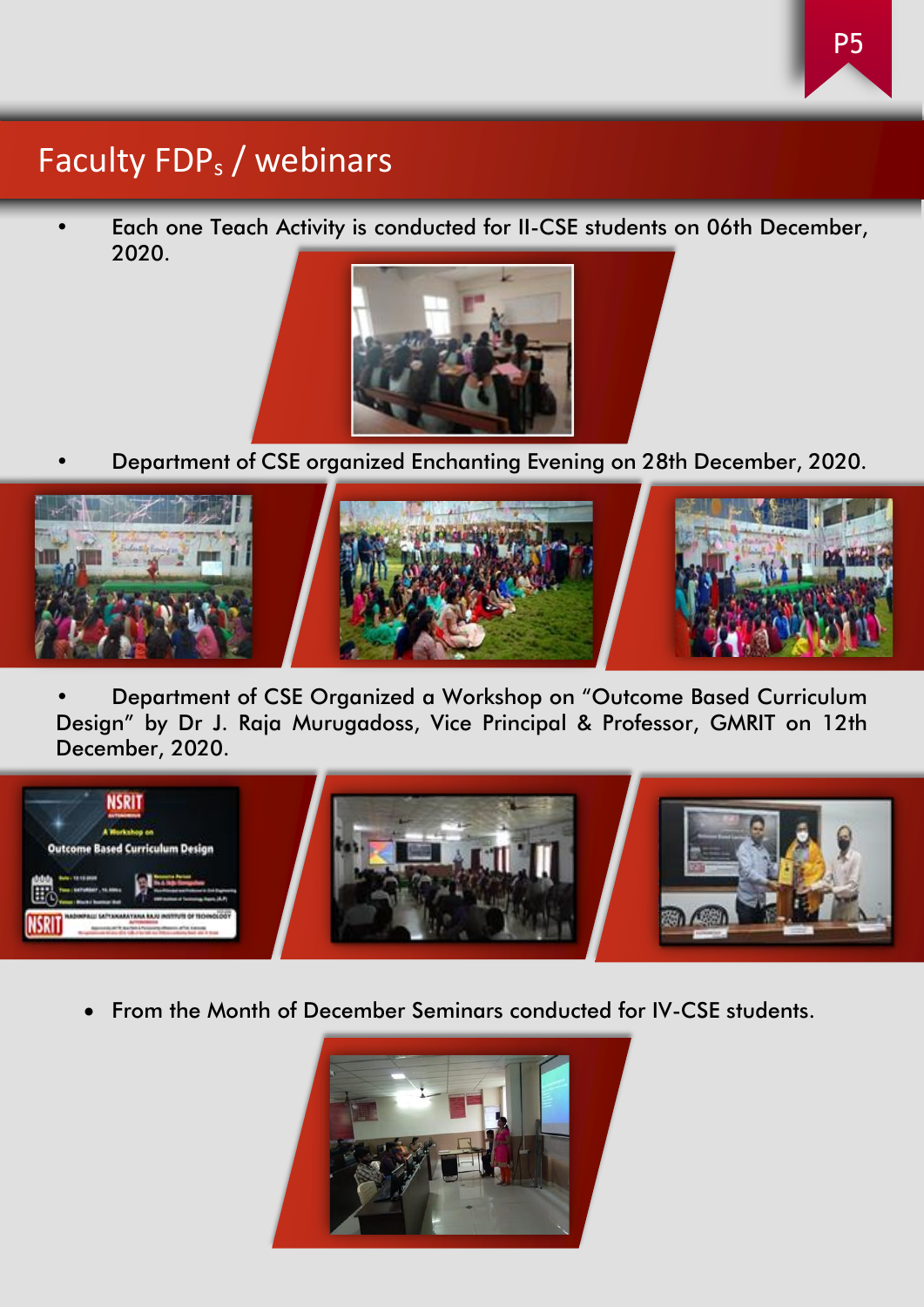### Faculty fdp<sub>s</sub> / webinars

• On 19-12-2020 Dr.K.Madhavi, Dr.T.Satish attended MIS Portal Inauguration in Board Room at 10:30 Am.



• Department of CSE Organized a Workshop on "Outcome Based Curriculum Design" by Dr J. Raja Murugadoss, Vice Principal & Professor, GMRIT on 12th December, 2020.



- On 23-01-2021 all-female faculty of CSE and girl s students from II, III, IV-CSE students attended National Girls day event organized by Department of CSE. The guest for the event is Dr. Anusha Chengala Shetty, DS.
- Jignasa Techno Solutions Pvt. Ltd. conducted an Awareness Program on Python, AI, ML for IV-I CSE students on 27<sup>th</sup> January, 2021.